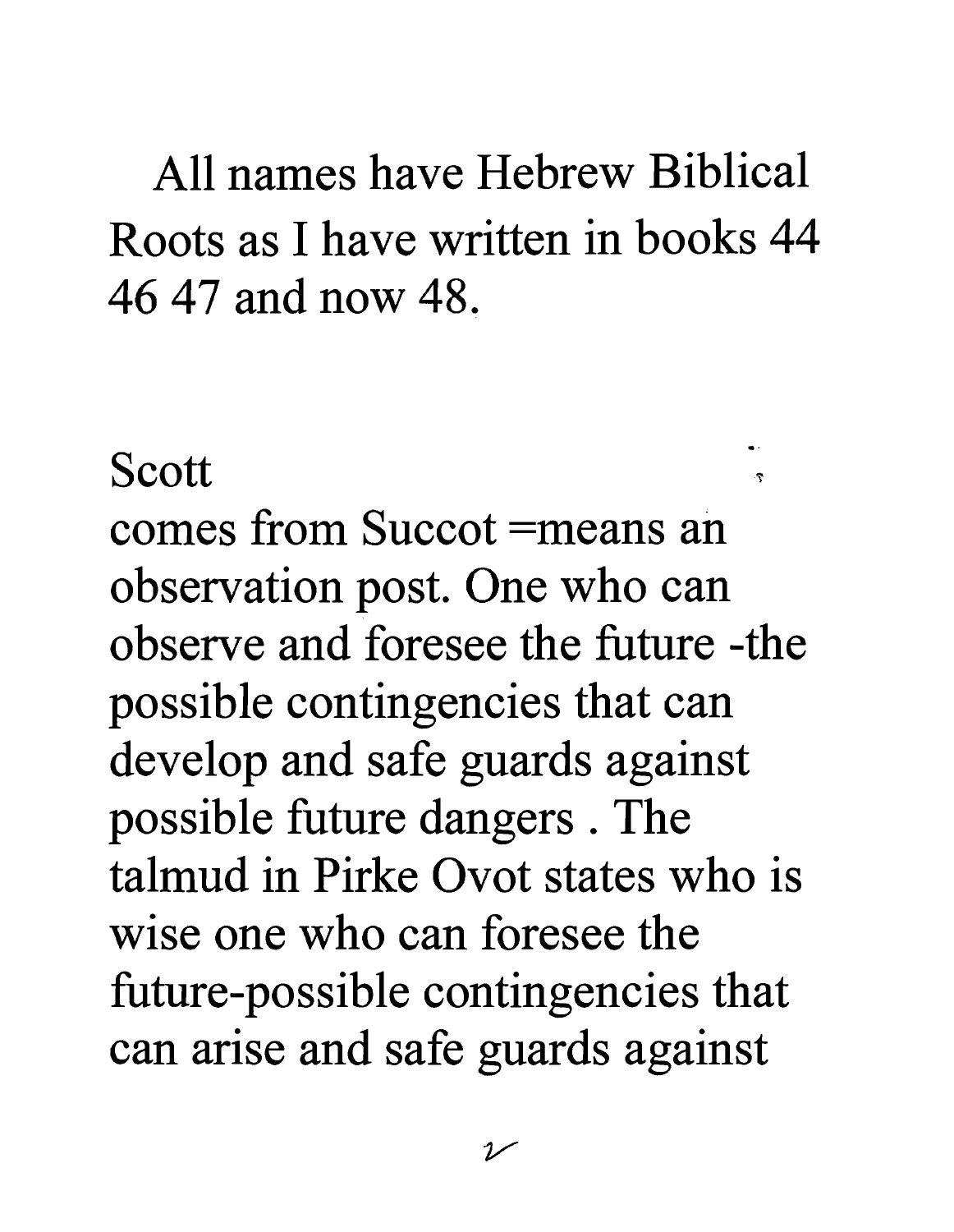them.

Secretary State Kerry and the Europeans are trying to persuade Israel to pull back and surrender Yehudah Shomron and the old city of Jerusalem and enable a Palestinian state to be created in that area.

Otherwise they argue the present status quo can not be maintained. What will occur if Israel will agree. The Palestinians do not want to recognize the Jews to have any part of the remaining area. The Palestinians in their media TV and newspapers all the curriculum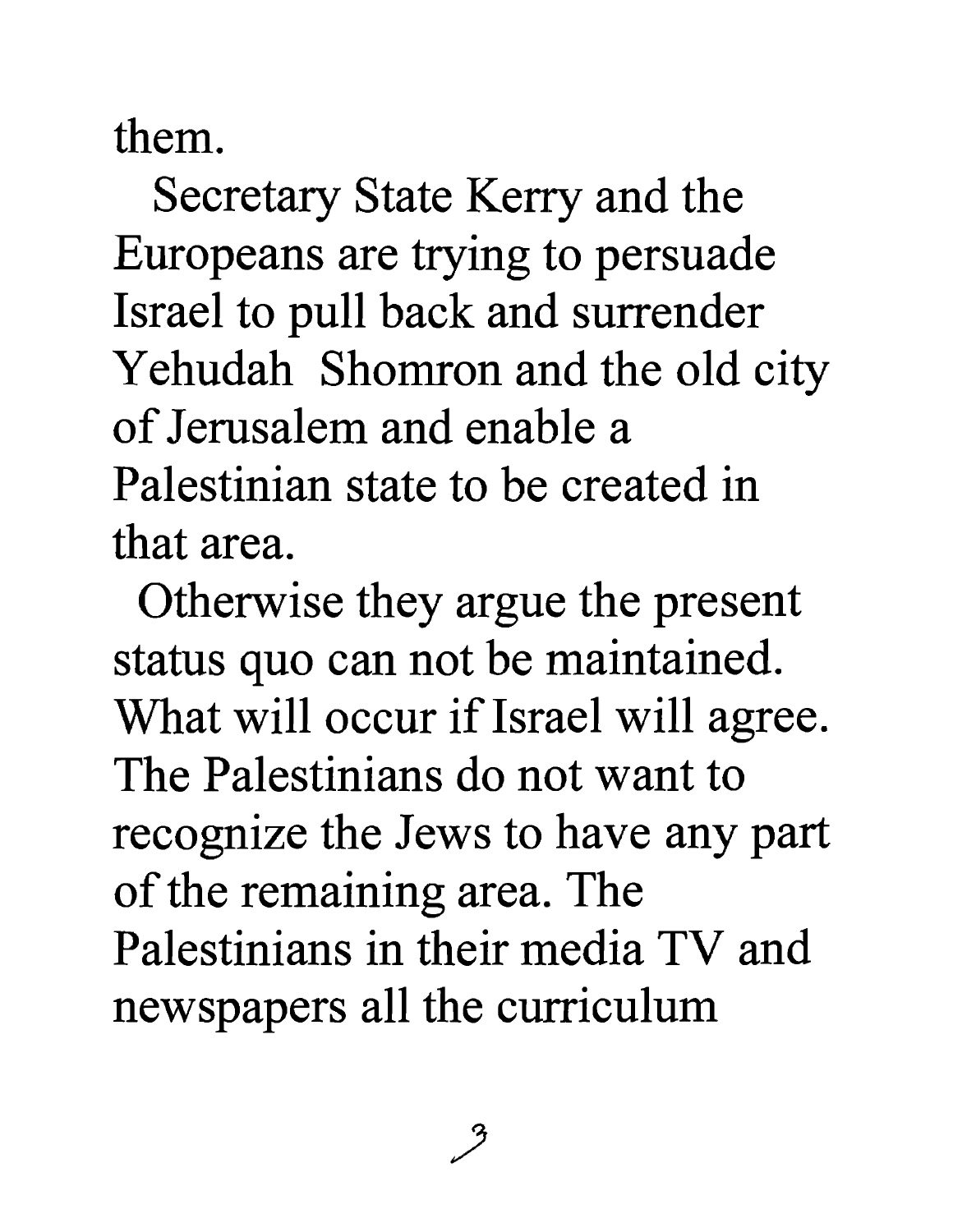in their schools inculcate hatred for Jews. They proclaim that they want a Palestinian state in all the area of the present state of Israel. The Palestinians and the Arabs for the last 100 years refuse to accept any area for the Jews in Israel.

Thus giving up Yehuda Shomron and the old City of Jerusalem is merely another step to slice up and weaken Israel. This will give the Arabs another chance to destroy Israel.

Kerry President Baruch Obamaare not the same as the Europeans. However , when it comes to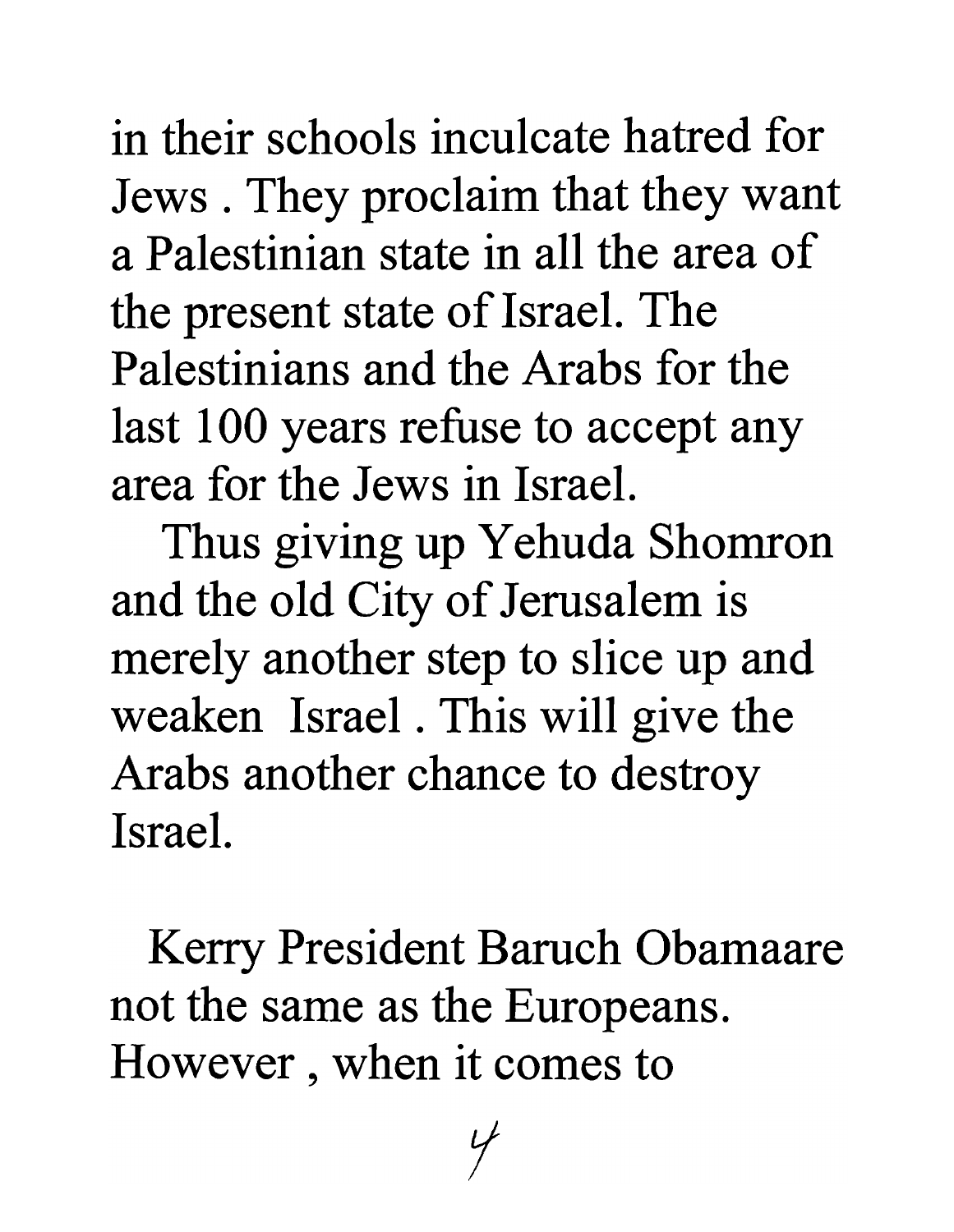survival, even if there exists  $1\%$ that a person can die he/she must not take that chance.

In 1939-1945 the USA was in the same boat as the Europeans. They did absolutely nothing to save 6 million Jews and 1 million Jewish children from the holocaust.

Jews can not must not depend upon our survival on anyone other than God and our selves.

What is the worst that can happen if Israel annexes Yehudah Shomron as it has done with the old city of Jerusalem and the Golan?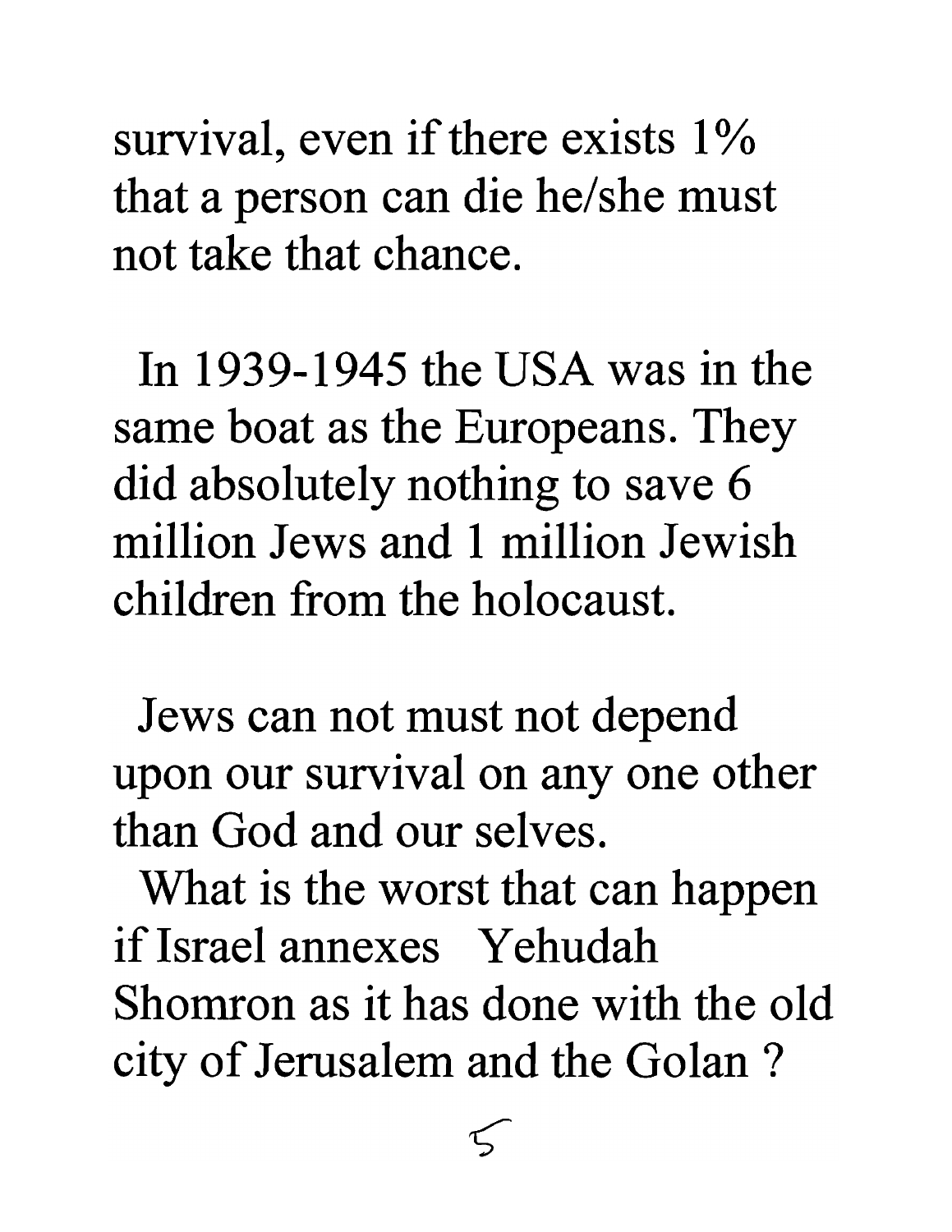## NOTHING NOTHING NOTHING

Let us for one minute speculate the worst. The Europeans would place an embargo on Israel; Israel would have great difficulties. But Israel can survive. However Israel can not survive with terrorists on Israel's backyard 20 or 25 miles from Israel's population centers.

The Europeans are playing the scare game. European anti Semitism has now morphed into anti Israel. Let us remember that the European HATRED IS THE